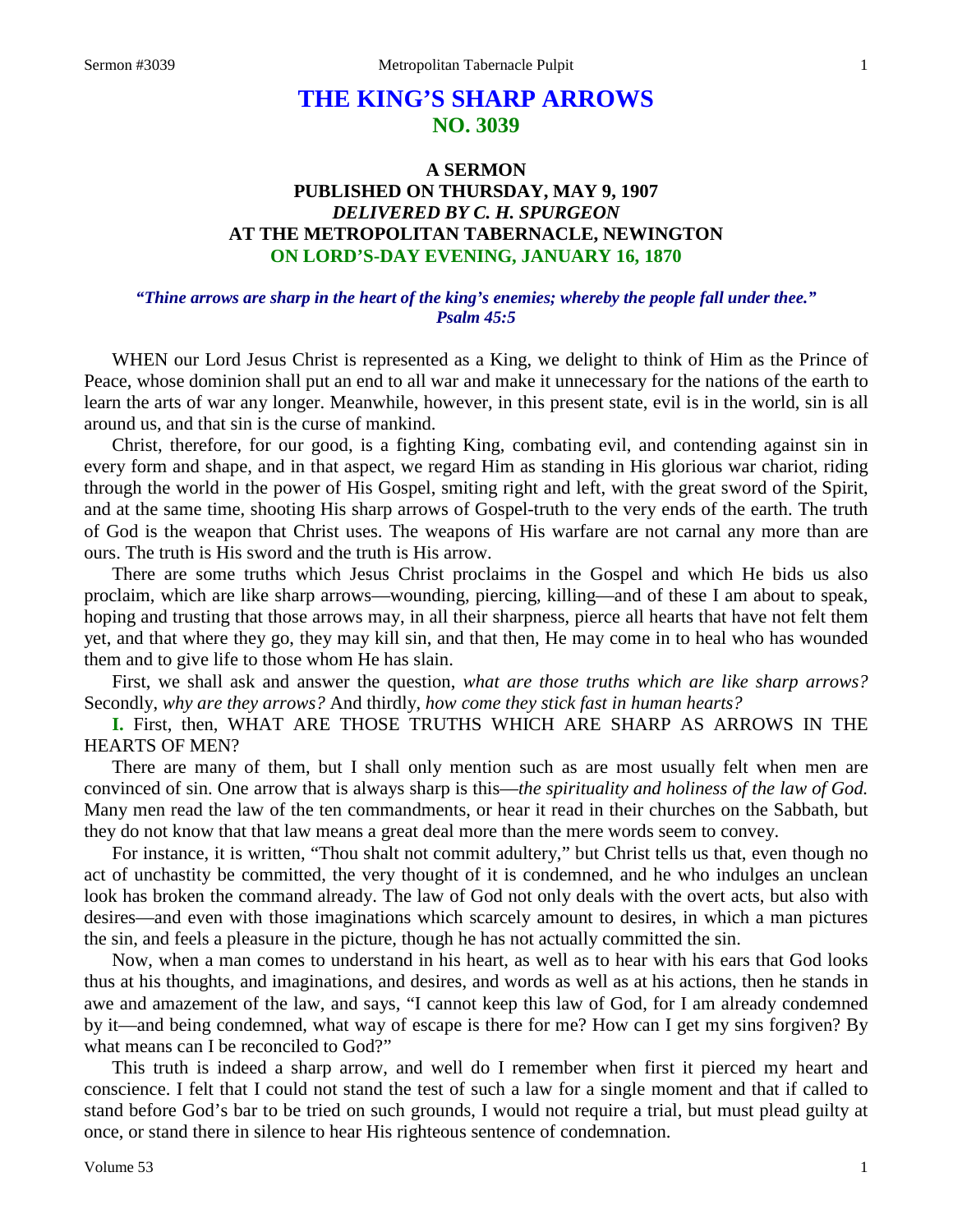*"How long beneath the law I lay In bondage and distress! I toil'd the precept to obey, But toil'd without success.*

*"Then, to abstain from outward sin, Was more than I could do: Now, if I feel its power within, I feel I hate it too."*

Another of the truths, connected with Christ's Gospel, that is like a sharp arrow is this—*the utter impossibility of self-justification.* This is one of the truths of the Gospel that we must never fail to proclaim—"By the deeds of the law there shall no flesh be justified in his sight." Having offended against God, you cannot expiate the past by any actions of yours. If you should henceforth keep the law without a single breach or slip, the fact remains that the sentence of condemnation has already gone forth against you.

It is often said that this life is a life of probation, but that is not true. We have passed our probation, we have been proved guilty and we are condemned already. And we shall abide under that sentence of condemnation unless we have help outside of ourselves to rescue us from it. Lost, lost, lost—utterly lost is the entire human race apart from the power supreme and divine which has been put forth in the person of Jesus Christ.

Well do I remember when I first learned that no works of mine—no repentance, no prayers, and no tears could deliver me from the horrible pit into which I was cast through sin. Then was I indeed pierced as with a barbed shaft that went right through my soul to the killing of all my proud hopes and boastings. May such an arrow from the King now pierce to the heart anyone here who still cherishes any hope of self-justification!

A third shaft from the King's bow is this—*the certainty of the judgment.* If there is any one truth that Christ proclaimed more often than another, it seems to me to be this—that there shall be a resurrection of the dead, both of the just and of the unjust, and that the actions of this life will be reviewed in another life, and that rewards and punishments will be meted out by the great Judge who cannot err.

Kind and gracious as was the mighty prophet of Nazareth, who has ever described in more graphic words than He did the separation of the sheep from the goats, and the blessing of those on the right hand and the cursing of those on the left? What words could there be more terrible than His when He spoke of the worm that dies not and of the fire that never shall be quenched?

O sinner, your sin is immortal. At least, there is only One who can kill it and put it away—even Christ Jesus. You shall live again, sir. It shall not be the end of you when you are carried to your grave and green grass grows above you. You shall live again, and your thoughts, and words, and actions shall live too. Let them live in your conscience now, let the recollection of them alarm you even before they arise and accuse you before Him who shall sit on the great white throne at the last tremendous judgment day.

I know this—let a man be thoroughly convinced that he has sinned against God, that he cannot deliver himself from his sin, and that as surely as he lives, there is a day of judgment awaiting him—he has an arrow sticking fast in his heart which he will be compelled to say is sharp as long as he is one of the king's enemies.

Another sharp arrow is *the sense of the need of an entire renewal of our nature if we are not to be condemned at that judgment.*

> *"Not all the outward forms on earth, Nor rites that God has given, Nor will of man, nor blood, nor birth, Can raise a soul to heaven.*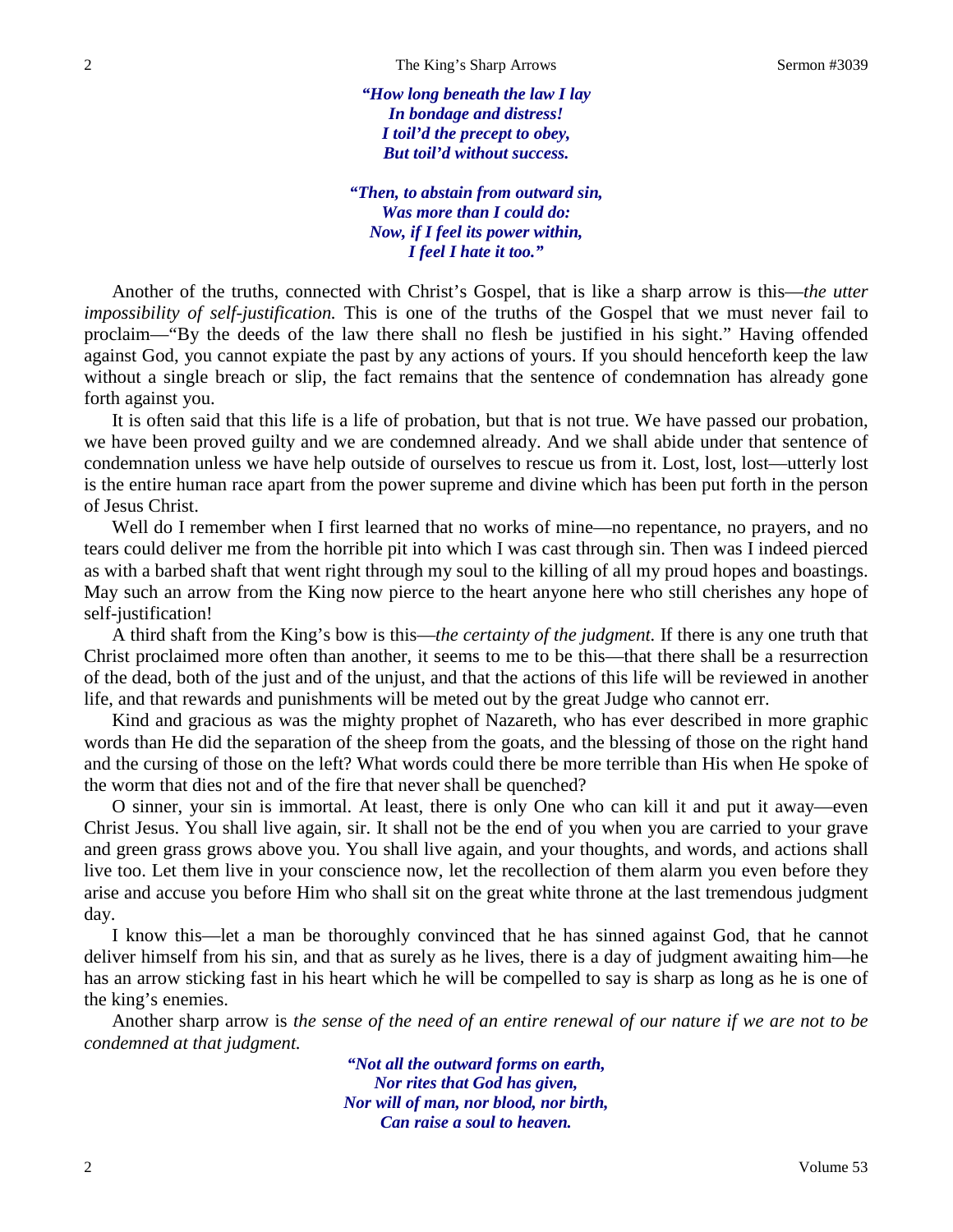*"The sovereign will of God alone Creates us heirs of grace; Born in the image of His Son, A new peculiar race."*

Christ's words are clear and positive, "Ye must be born again." Some perhaps ask, "But Master, may we not reform and amend?" Yes, you may as far as you can, but that will not suffice. "But Master, may we not observe certain ceremonies which You have ordained, may we not attend to Your precepts, and so modify our present nature, and make ourselves fit for heaven?"

Jesus says to them, as He said to Nicodemus, "Verily, verily, I say unto thee, Except a man be born from above," (for so stands the original) "he cannot see the kingdom of God." The Holy Spirit must come upon you and create in you new hearts and right spirits. There must be as total a change in you as though you actually became new creatures. Otherwise from hell you can never escape and into heaven you can never enter.

And this is true not only of the debauched, the dissolute, and the depraved, but also of the most moral, and amiable, and honorable of the whole human race. "Ye must be born again," or you cannot enter into heaven. I remember how this sharp arrow stuck in my heart and how I wandered to and fro, hoping that I might yet be born again—and sighing and crying in my soul because I lacked the one thing needful—which I could not give to myself, but for which I must look up to that great God whom I had offended, and who, I feared, would never deign to grant so great a boon to so unworthy a rebel. May that sharp arrow pierce other hearts just now!

Another arrow from the bow of King Jesus is *the sovereignty of God.* God has the right to bestow His mercy where He wills, or to withhold it if He so pleases. His grace is in no sense the discharge of a debt which He owes to us. If He had determined to destroy the whole race of men, we must admit that they had deserved such a doom.

As He has chosen to save some, it is His grace that has done it, so let Him be forever adored for it. The apostle Paul, writing under inspiration, quotes God's words to Moses, "I will have mercy on whom I will have mercy, and I will have compassion on whom I will have compassion," and adds, "So then it is not of him that willeth, nor of him that runneth, but of God that sheweth mercy."

What humbling words are these! They make the sinner lie all broken and helpless at the feet of the God whom he has offended, tell him that he cannot save himself, and that now his only hope lies absolutely in the sovereign will of that God who can destroy him in a moment if so He wills. Men do not like this sharp arrow and will do anything to get rid of it. They will try to deny the truth of it if they can, but let the Lord once drive this arrow right home through the heart and conscience, and I do not know any shaft out of the divine quiver that is more killing to human pride, and more deadly to selfrighteousness than this eternal truth which has already brought many to Christ, and will bring many more, God blessing it.

> *"Praise the God of all creation, Praise the Father's boundless love; Praise the Lamb, our expiation, Priest and King enthroned above. Praise the Fountain of salvation, Him by whom our spirits live; Undivided adoration To the One JEHOVAH give."*

Further, the Lord Jesus Christ often drives the arrow of conviction home in this form—*the aggravation of the sin of men when they sin against light and against love.* It is no little evil to break God's law at all, but to do it knowingly is far worse than to do it ignorantly. To do it after many admonitions to the contrary, to continue to offend God after being frequently rebuked, to refuse all the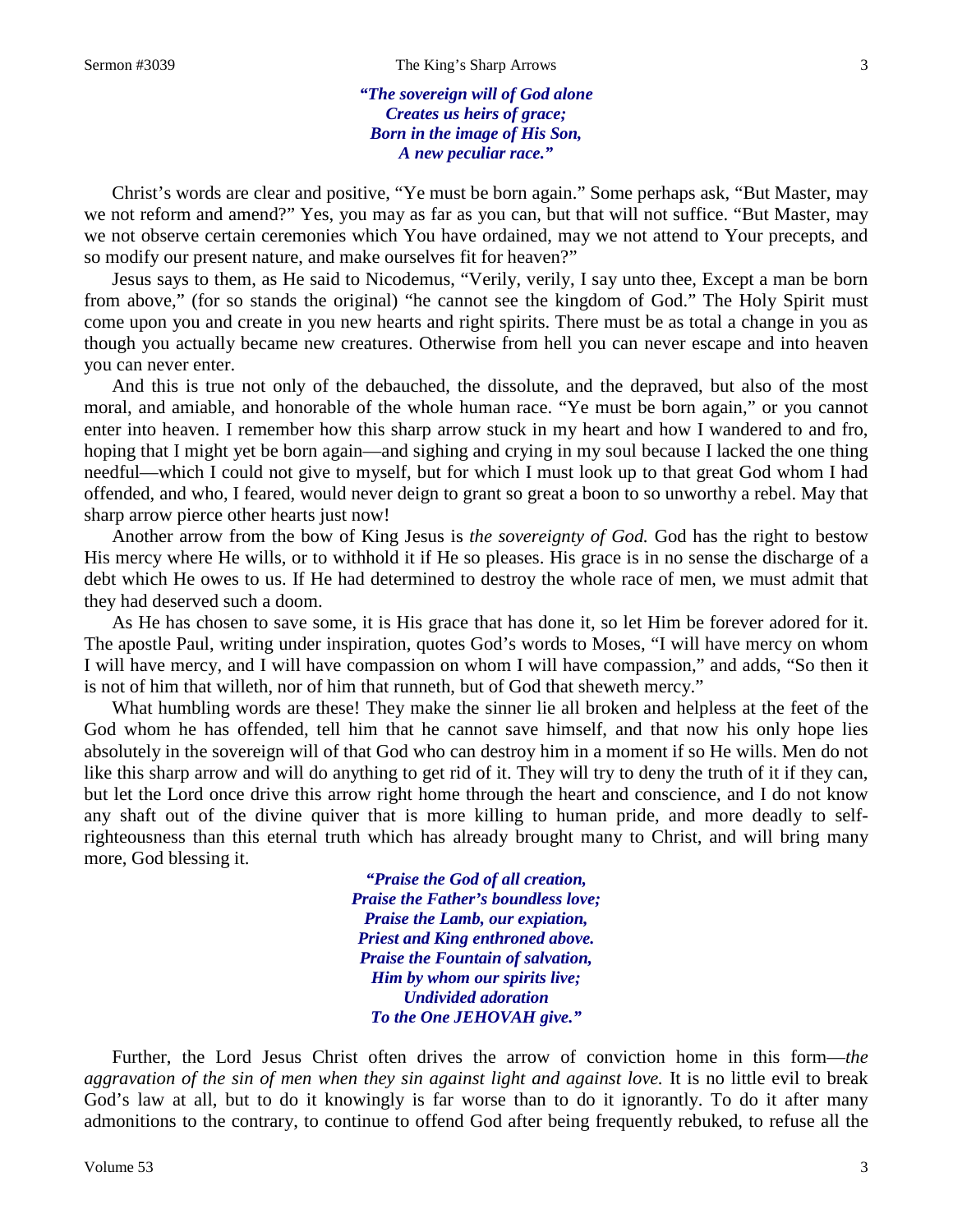invitations of His mercy, to resist the strivings of His Spirit, to be resolved to be lost, to be resolute upon damnation—this is the very worst form of sin.

There are some of you in whose hearts this arrow might well find a place, for you were brought up by godly parents, you were dandled upon the knees of piety, you heard the name of Jesus among the first sounds that saluted your infant ears. You were carried to the house of God before you were old enough to walk there, and your mother's tears have fallen upon your infant brow as she has wept out her prayers to God that the soul of her child might be precious in His sight.

Some of you remember when the Word used to prick your conscience as you heard it preached, and you would go home, and shut your bedroom door, and kneel down and pray—and there was a time when, for weeks or months together, you could not sin as you used to, but felt obliged to give up one evil and another.

Yet you resisted the conviction that was then upon you. You struggled against it, you overcame it, and you went back into sin. You have never had so severe a contest with grace since then—still, you have had some struggles, and by dint of awful perseverance—oh, that we had half the perseverance to be saved that some have to be lost!—by dint, I say, of awful perseverance, you have managed to remain a servant of Satan until now, nor can we bring you to accept the Gospel of Christ.

If you remain as you are, the Lord Jesus tells you, as He told the people of Capernaum and Bethsaida of old, that it shall be more tolerable for Sodom and Gomorrah at the day of judgment than for you. It would have been better for you if you had never been born. It would have been better for you, sir, if, when you were yet a babe, unconscious of right and wrong, a millstone had been hung about your neck and you had been cast into the depths of the sea.

O man, I pray that this sharp arrow may strike you now, and wound you, and that God may bless it to you! If you and I should be lost after having such mothers and fathers as we had, if you and I should perish after such Christian training as we have had—when we meet each other in the lowest depths of hell, our miserable salutation would surely be something of this kind, "What fools we were, with so much light to prefer the darkness, with so much love from God to resolve to hate Him! Knowing so well as we did our duty, what arrant fools we were to have neglected it! Knowing that sin was folly, how could we choose it? And knowing that holiness was happiness, for we saw it reflected in the faces of our dearest relatives and friends, how was it that we did not seek it for ourselves?" How we shall wring our hands in unutterable anguish if this should ever be our portion! The Lord prevent it, by His grace!

The last sharp arrow that I shall mention is one which Christ Himself has often shot, it is this—*that condemnation for sin is a matter of this present time.* Dear hearers, if you have never heard this truth before, hear it now and tremble at it. You have not to wait until you rise from the dead to receive your condemnation—"He that believeth not is condemned already, because he hath not believed in the name of the only begotten Son of God."

And as "there is therefore now no condemnation to them which are in Christ Jesus," so we may solemnly say, "There is therefore now a most weighty condemnation upon you who are not in Christ Jesus, who are walking, not after the Spirit, but after the flesh." Your sentence is already passed, like that of the poor wretch who is now lying in the condemned cell, tomorrow to suffer the extreme penalty of the law. Such is your lot—"condemned already."

All these truths are the sharp arrows from the bow of King Jesus.

**II.** Now, secondly, let us inquire, WHY ARE THEY CALLED ARROWS?

First, they are called arrows *because they are far-reaching.* Some people, who have never heard the Gospel, have nevertheless unexpectedly found one or other of these arrows rankling in their hearts. We have known men who have been at their ordinary work, when one of these arrows has suddenly struck them. Where the voice of the minister could not go, there the arrow of Christ could find its mark.

Never give up hope for the world, even in its darkest days. The world was once in a very midnight and there was a monk, named Luther, on his knees, going up the so-called staircase of Pilate at Rome and repeating a prayer on every step in order to try to win his way to heaven. And there came to him,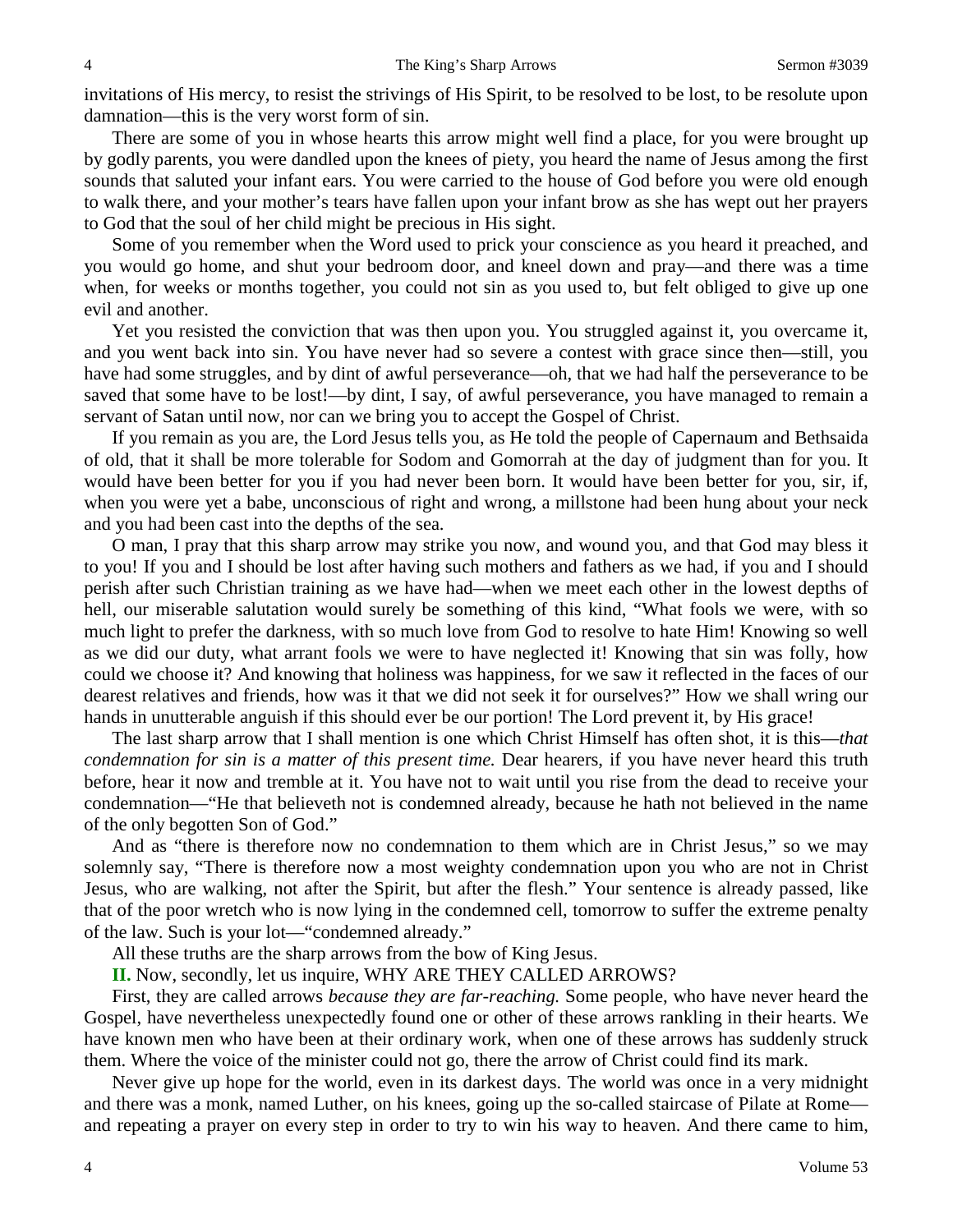while on those very stairs, an arrow from the King that pierced him right to his heart. The arrow bore this inscription, "The just shall live by faith"—a sentence which had previously been discovered by him in a Bible in the monastery at Erfurt.

He was attempting to justify himself by works like that of climbing the so-called holy stairs, but he found that it was of no use, and through faith in Jesus, he became the great leader of the Reformers of his day. Perhaps at this very moment, while we are assembled here worshipping God, there may be men, similarly deluded, in places where an idolatrous system has usurped the name and place of Christianity, yet the Gospel may reach them even amidst the mummeries of the mass. Ay, and at the ale-bench, and in worse places still, if God so wills it, the arrow from the Prince's bow may find its target and reach the human heart. Pray, my brethren and sisters, that the King may be lavish with His sharp arrows, so that many may fall under His power.

They are called arrows, again, *because they are penetrating.* These truths enter a man's heart whether he likes them or not. There are some of these arrows that are aimed at a man, but he seems to be clad in steel, and they cannot gain an entrance for a time. But by and by, they pierce him to the heart and cut him to the very quick. We have known some sinners to be very angry when this has been the case with them. That is of very little consequence so long as they do but get wounded by the arrows of King Jesus. Because these truths wound people, penetrating their hearts, they are rightly called arrows.

They are also called arrows *because, if they once get in, they rankle, and you cannot get them out.*  Often have I heard something like this said by those who have come here to make a profession of their faith in Christ, "I was utterly godless and never went to any place of worship. But one evening, I stole in here and listened to a sermon. I was angry to the last degree at what I heard—I could have cursed the preacher to his face. Yet, I do not know how it was, I soon found myself in this place again, wanting to know more about this religion that I detested all the time."

I have often heard a man say, "I could not help thinking of it, sir. It haunted my dreams. It stayed with me at my work. I loathed it, yet there it was always near me. Certain questions arose within me that I could not answer and difficulties came up which I could not solve. So I was obliged to let this strange new influence, which had got hold of me, still rankle within my heart."

I have sometimes likened an unconverted man to a wild giraffe in an African forest—and Christ's Gospel, like a mighty lion, leaps upon him from the thicket, fastens its powerful fangs in his flesh and begins to tear away his very life. He strives and struggles, dashes hither and thither, and tries to rid himself of the awful load that he bears upon his back, but all his efforts are in vain.

The poor giraffe in the grip of the lion is distracted—and the man under conviction of sin cannot imagine what is to become of him. He thinks that he is lost and that he must feel the full force of divine wrath against sin—yet this is the way of mercy—it is thus that men are saved. Down falls the man at last, and then He, who seemed to be his enemy, stoops down and nobly gives back the life that appeared to have gone from him. Or, rather, gives him an infinitely nobler life and so the forgiven sinner lives forever. Oh, that the power of the Gospel may thus be exerted upon some wild, untamable spirit that may be here just now!

The Gospel message is especially called an arrow *because it kills.* What does it kill? It kills many things. Gospel preaching, when applied by the Holy Ghost, kills in men carnal ease. A man, when he first hears the Gospel, may perhaps say, "What is the need to bother oneself about that? It will all come right, I have no doubt."

Ah! but let one of these truths that I have mentioned—that truth, for instance, about the judgment to come—get into his heart and rankle there—the man will not talk any longer about not bothering himself. He must care. "Why!" says he, "tomorrow, I may be before God's judgment throne and I am unprepared to meet Him. My brother died only last week and my sister was taken away only a fortnight ago—and I may be called away at any moment. I cannot bear the thought of being in hell forever. I must begin to think. I must begin to care about my soul." Carnal ease is one of the first things that is killed by the arrows of Christ.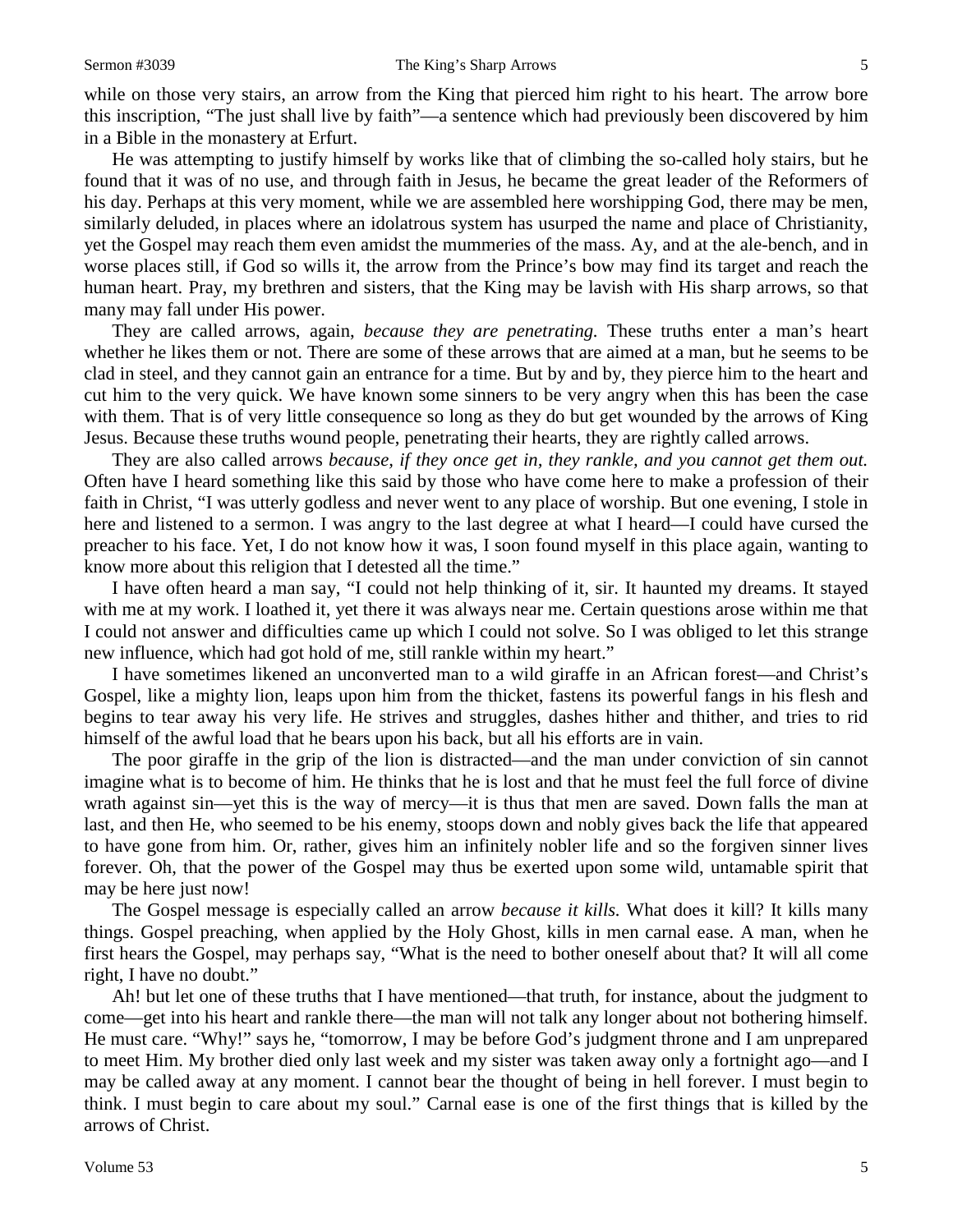I will tell you another thing that is killed by these sharp arrows, and that is the foolish skepticism which some people think we ought to nurse and cuddle up in our places of worship. I do not believe that the skepticism of this age has so much to do with people's heads as with their hearts. If they were not wicked, they would not doubt, but because they will not be holy, they will not believe. To answer many of their questions would be as foolish as to do what a boy did, according to a fable which I read in an old book the other day.

A boy, in a scavenger's cart, was so badly disposed that he said he would throw dirt in the face of the moon. And another boy, who, I suppose, was a great deal better, but certainly not any wiser, fetched a basin of water and a piece of sponge to wash the moon's face. When I read that story, I thought of those who are always finding out some reason to doubt the authenticity of the Bible, or who throw dirt in the face of the Gospel in some other way.

And then there is some well-meaning but foolish divine, who leaves off preaching the truth, and runs with his sponge and his basin of water to wash the face of the blessed Gospel, which is as clean as the sun or the moon, and needs none of his washing, for it is not defiled with the dirt that any fool may choose to fling at it.

I believe that, at the bottom of your hearts, you do not really doubt, for you know that God will bring you before His judgment-bar to give an account of your actions. And when the King's sharp arrows pierce your hearts, all your whimsies die, your idle fancies flee away, and your cry is, "Do I not believe? Indeed I do. Oh, that I could but doubt in order to get a little rest to my troubled spirit, or, rather, blessed Spirit, come and teach me if there is not something to be believed by which a lost and condemned spirit may find peace with God!"

The arrows of Christ, wherever they come, always kill self-righteousness. There was never a shaft shot from Christ's bow that was not fatal to all trust in our own goodness. Christ abhors that abomination and kills it wherever He finds it. Hardness of heart, want of feeling—this also is slain wherever Christ's sharp arrows come. So also is procrastination, that great ruiner of the souls of men.

Oh, that some sharp arrow might fly from Christ's bow into the heart of any sinner here who is saying, "There is time enough yet!" Instead of talking like that, he would say, "I want to be forgiven tonight. I cannot bear this terrible burden of guilt any longer. If there were no future, my present agony is so great that I long for immediate deliverance from it." Jesus, You blessed Divine Archer, shoot forth Your arrows now into men's hearts, that all these ills that they have—unbelief, and hardness of heart, and love of sin, and delay, may fall down slain at Your glorious feet, and then come and save the sinners by Your grace, and Your head shall wear the crown forever and ever!

How gladly would I, if I could, say anything that might encourage any of you to trust in the Lord Jesus Christ, but I know that my feeble voice is not sufficient to help you. It is the almighty Spirit who alone can do this—and I earnestly pray that He may. My grief is not so much concerning you who are seeking the Savior, as concerning you who are not seeking Him.

You may think that it is a trifling matter to preach the Gospel or to listen to preaching. But the hour comes—and every moment brings it nearer—when you will know that the truths of which I have been speaking are the only real things this side of heaven and hell. When you lie a-dying, and are brought face to face with the mysteries of the next world, you will count all your money-getting, your amusements, and all else to be but foolery.

Oh, do not trifle any longer with your eternal interests. If any of you must play the fool, do it with your money, or your estates, or your bodies, but do not do it with your immortal souls, for these, if once lost, can never be recovered. Once let the divine sentence go forth, "Depart, ye cursed," and it can never be reversed and changed into a benediction. Once let the iron bar that shuts up lost spirits in hell be driven home by the hand of infinite justice, and there is no hand in heaven, or earth, or hell, that can ever slide that iron bar back. Once done, 'tis done forever.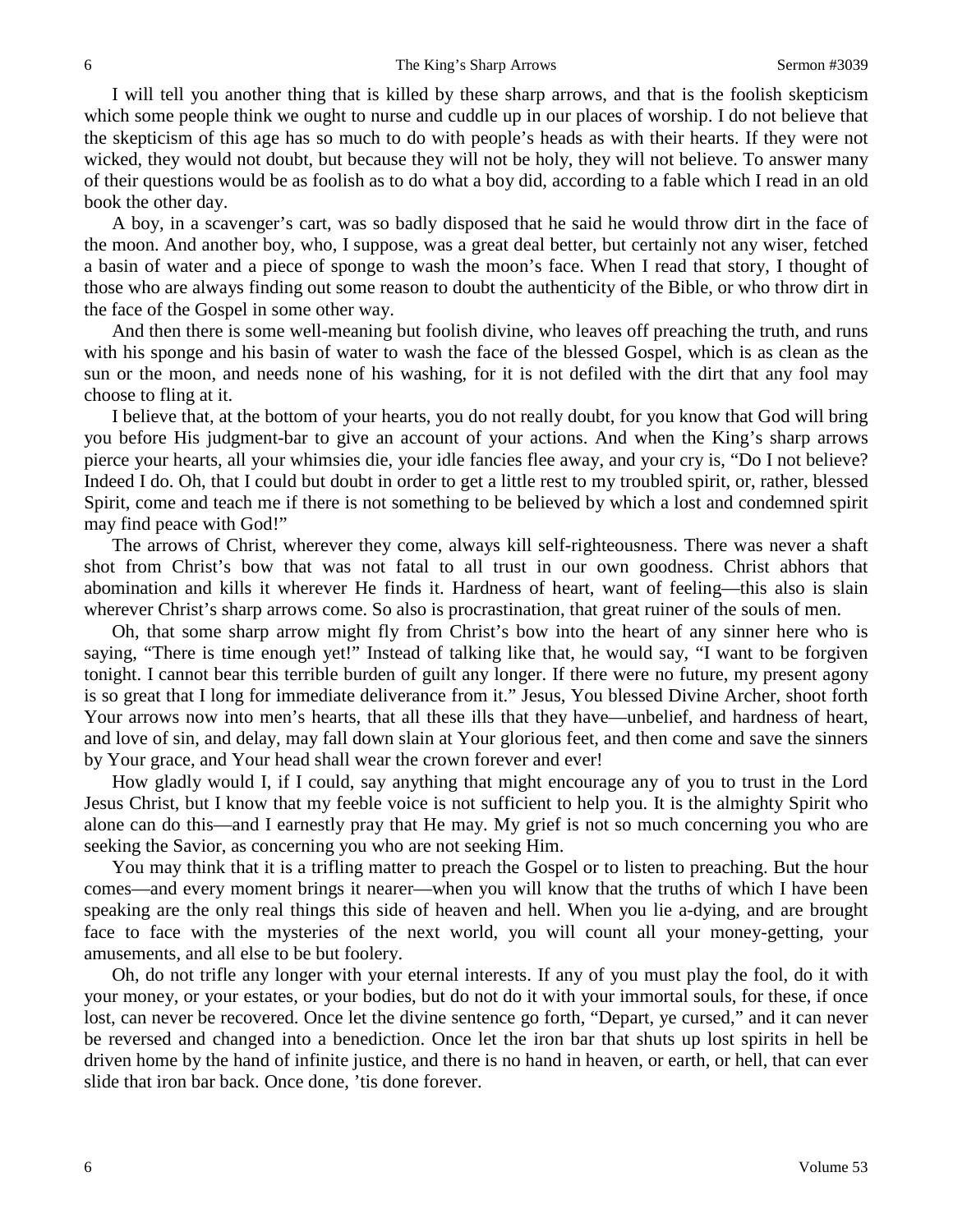So, sirs, I beseech you, escape to the cross while you may. Look to Him who died upon it. Trust yourselves wholly to Him. Forsake your sins, walk in His ways, and live as His followers should—for then, but not till then, will you be safe.

**III.** And now, to conclude, having examined the King's sharp arrows and seen why they are called by that name, let us inquire, HOW DO THEY GET INTO MEN'S HEARTS?

Many are the times that I have handled these arrows of the King, and many are the times that, from this my watch-tower, I have shot them from my bow. And the Lord knows with what intense desire I have longed that they might enter the hearts of those at whom I have aimed them. I could, with my finger—but I shall not—indicate some of the targets at which I have aimed.

I will mention no names—there is no need for me to do that—you know very well to whom these personal messages have been addressed. I suppose I cannot have been a good shot, for, with many of you, I have not yet found the joint in your harness through which I could reach your heart. Oh, that I might speedily be able to do so!

But according to my text, the arrows which are there spoken of, and which are shot by the King, do get right into the hearts of His enemies—and I suppose this is for two reasons—first, *because the Lord Jesus Christ always takes good aim.* We cannot do this except as He puts His hands on our hands, for then, the aim will be His rather than ours, like the shots of certain eminent people, on great public occasions, who have the sighting done for them by experts. It is only when the Lord Jesus Christ does this for us that the arrow of the truth goes home to the heart and conscience of the hearer.

Christ's aim is always true. If the truth should come home to any of you, believe that it was meant for you. Do not be vexed or think that there has been a mistake. It was meant for you, and although it may pain you, bless God for the pain. It will be better for you thus to be pained, and afterwards be fitted to enter into heaven, than to be left to get a seared and hardened conscience—and to be cast into hell.

The other reason why these arrows of the King get into the hearts of his enemies is that, together with the good aim, *there is always almighty strength at the back of the bow.* It is said that the bow of William the Conqueror was so strong that no man in England, except himself, could bend it. And the great bow of King Jesus is such as none of us can bend. It has the power of the Holy Ghost in it—it is the Holy Ghost Himself who gives force and power to the Word so that it pierces through all the sinner's armor, and the most vital part of his being, and smites him even in the heart.

Bearing this last thought in mind, I say to you who love the Lord, do you not see how dependent we are upon the Holy Spirit? There lie the arrows, but they will kill nobody till the Holy Spirit gets them into the hearts of sinners. There is much precious truth in this blessed Book, but there it will lie till the Holy Spirit takes it and shoots it right into the hearts of men.

So, what is our duty as Christian men and women? Why, dear brethren and sisters, let us never grieve the Holy Spirit. You know that we can do it by neglecting to honor Him, by falling out among ourselves, by cherishing unlovely dispositions, by being unholy. As church members, we can easily drive the Holy Spirit away from us, but instead of grieving Him, let us honor Him and let us entreat Him to work with us.

"Brethren, pray for us." I believe I am the constant subject of the prayers of the different members of this church—to whom I feel the deepest gratitude. But I also beg you to pray for all the ministers of Christ, and for one another, and for all work that is being done for Christ. Remember the Sunday school teachers. Think of those good men who, all week, are doing the hard work of City missionaries—and those good women who are working as Bible women—pray for all such laborers and for all who are doing anything for Christ—and ask that the Holy Spirit may be with them to make their labors a means of blessing to the people.

Whenever you seek to do anything for Christ—as you begin and as you go on, and when you conclude—let it all be done in real dependence upon the Holy Spirit. Blessed be God, the Holy Spirit is not far away from us, nor is He hard to find, for He dwells within the true church of Christ. We are not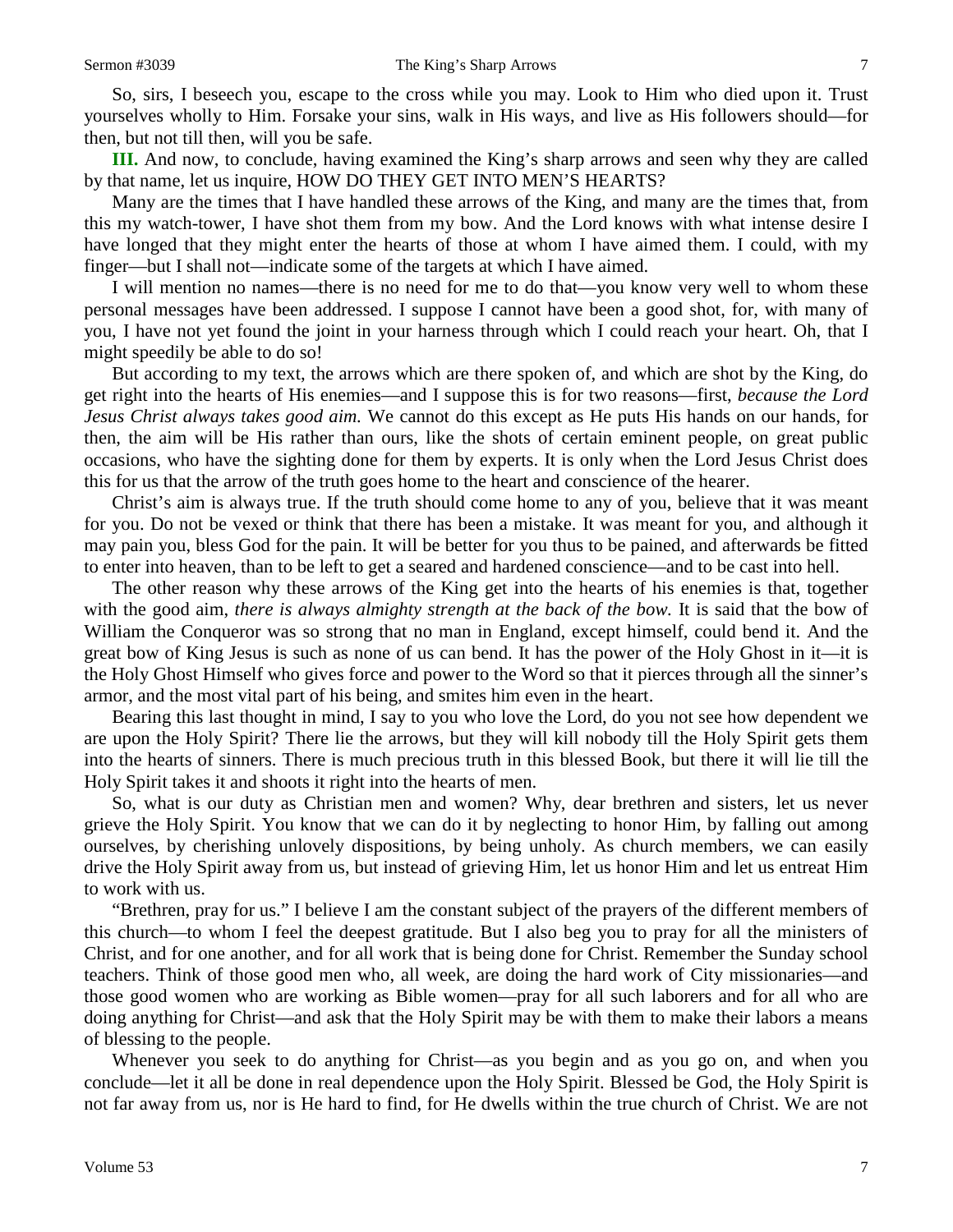to think of Him as if He were some mysterious being, very far distant from us, and not easily to be brought to us, to whom we need to cry as Baal's priests cried to their idol-god, "O Baal, hear us!"

The Holy Spirit is always at work in the church and it is a wonder that He does so much while the church often does so little. Oh, if we were but all awake, all alive, all full of zeal, all full of love, all full of self-sacrifice, then, depending upon Him, we might expect to see the King's sharp arrows flying from His bow to the right and to the left, behind and in the front, while tens of thousands would fall down before Him, and London, and Great Britain, and the world at large would behold the King riding in triumph in His glorious chariot of salvation.

The Lord send it! The Lord send it! I know your hearts say, "Amen!" But you must work for it, and watch for it, and pray for it—and then it will come, and unto Christ shall be the glory forever. Amen.

## **EXPOSITION BY C. H. SPURGEON**

#### *PSALM 45*

To the chief Musician upon Shoshannim, (or, upon the lilies) for the sons of Korah, Maschil, A Song of Loves.

We may look upon the forty-fifth Psalm as being a sort of compendium of the Song of Solomon. It is written, too, upon the same subject, and that is not the marriage of Solomon with Pharaoh's daughter only the strangest and most whimsical fancy could ever have found Pharaoh's daughter either in this Psalm or in the Book of the Canticles. It is a description of Christ and His church. A song of love between that pair forever affianced and soon to sit down together at the marriage supper in glory.

**Verse 1.** *My heart is inditing a good matter:*

Or, as the margin has it, "My heart boileth or bubbleth up with good matter." It is said of Origen, one of the ancient fathers of the church, that whenever he preached, he preached with great earnestness and fervor—but that, when he spoke of Christ, he seemed to be all on fire. So, whenever our hearts speak of the good matter which concerns Christ, our souls should be all on fire—we should be boiling over with love to Him.

# **1.** *I speak of the things which I have made touching the king:*

A man can never speak so well of the things which he has learned, or heard, as of the things which he has made, that is, the things which he has experienced. Indeed, this is your life-work and mine, beloved, to tell others the things which we have made our own touching the King.

**1.** *My tongue is the pen of a ready writer.*

A ready writer writes what he has thought of beforehand, what he has well-meditated upon and digested. So the psalmist declares that this rapturous song is as certainly true as the *verba scripta* of a thoughtful accomplished penman.

## **2.** *Thou art fairer than the children of men:*

The Hebrew word here is doubled, as much as to say, "Thou art doubly fair; thou art fair, fair; twice fairer than the children of men." Both in outward appearance—although His visage was so sadly marred while He was here—and in personal character, our Lord Jesus Christ is "fairer than the children of men."

# **2.** *Grace is poured into thy lips:*

Grace has, in the most copious manner, been poured upon Christ, and now there pours from His lips a very cataract of grace—floods of love, and tenderness, and holy eloquence stream from His lips.

**2-3.** *Therefore God has blessed thee for ever. Gird thy sword upon thy thigh, O most mighty, with thy glory and thy majesty.*

Put Your sword where it will be ready for use. Come forth and let us see You appear in Your strength, O most Mighty! For this is one of the names of Christ—"I have laid help upon one that is mighty; I have exalted one chosen out of the people."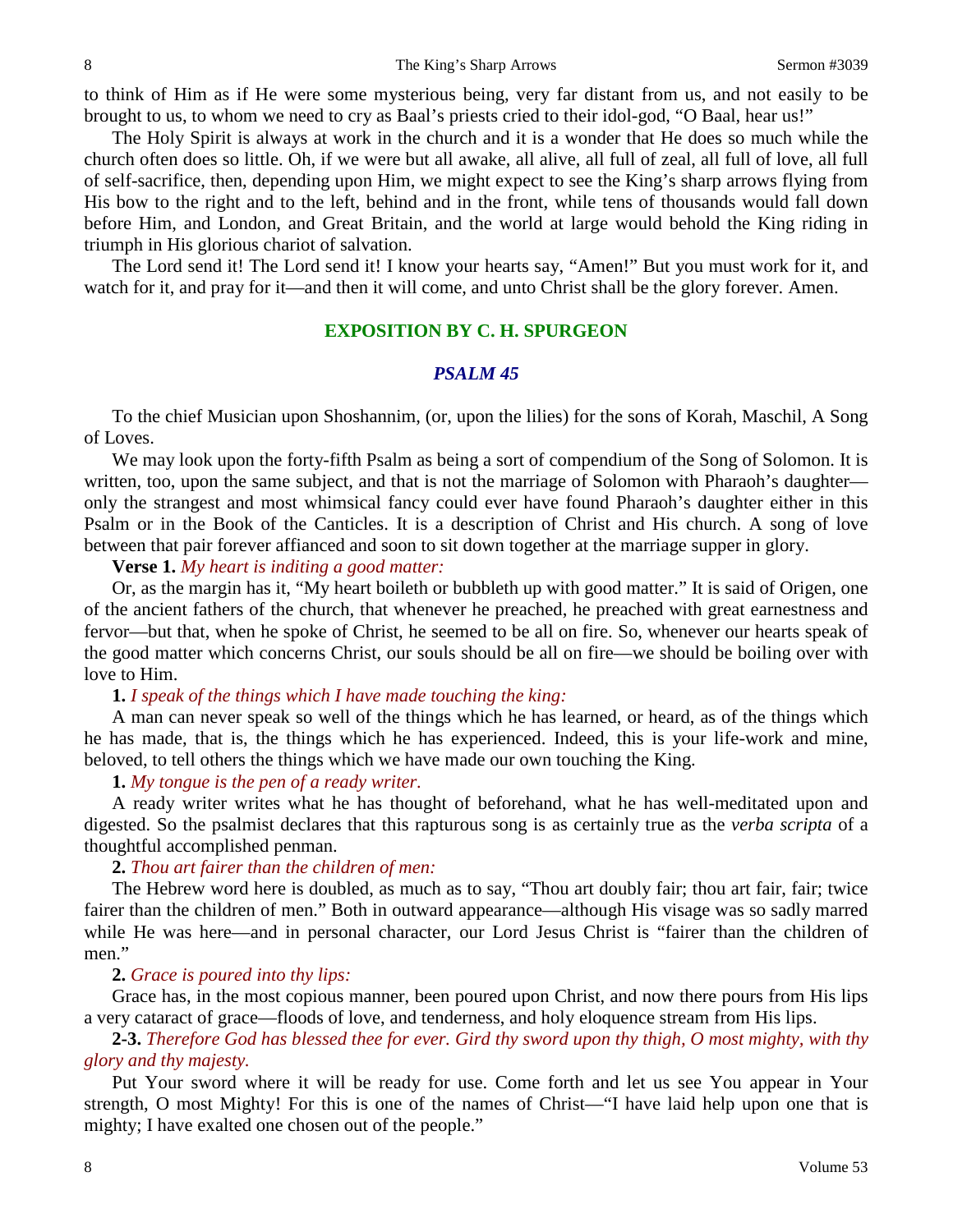**4-5.** *And in thy majesty ride prosperously because of truth and meekness and righteousness; and thy right hand shall teach thee terrible things. Thine arrows are sharp in the heart of the king's enemies; whereby the people fall under thee.*

You may see, on some of the ancient slabs, representations of Oriental monarchs riding in their chariots, perhaps engaged in hunting, or pursuing their enemies, with their bow and arrow in their hands and their sword upon their thigh. So is our Savior thus graphically described. His Word is His sword, and the testimony of His ministers He makes to be like sharp arrows sticking in the hearts of His enemies. May it be so this day and every day may Christ thus ride prosperously!

**6.** *Thy throne, O God, is for ever and ever: the sceptre of thy kingdom is a right sceptre.*

This could not have been said of Solomon, for he was never called God. It refers to none other than Christ the King, whose throne is forever and ever.

**7-9.** *Thou lovest righteousness, and hatest wickedness: therefore God, thy God, hath anointed thee with the oil of gladness above thy fellows. All thy garments smell of myrrh, and aloes, and cassia, out of the ivory palaces, whereby they have made thee glad. Kings' daughters were among thy honourable women: upon thy right hand did stand the queen in gold of Ophir.*

Your maids of honor, for all those who truly wait on Christ become at once the King's daughters. It is more noble to serve God than to sit as king upon a throne. The day shall come when all the honor of earthly kings' daughters will have passed away, but the glory of those who are in Christ's court as honorable women shall abide forever.

**9.** *Upon thy right hand did stand the queen in gold of Ophir.*

In the best and purest gold. Every member of the church of Christ may well say, with Dr. Watts,—

# *"Strangely, my soul, art thou array'd By the great Sacred Three."*

**10-11.** *Hearken, O daughter, and consider, and incline thine ear; forget also thine own people, and thy father's house; so shall the king greatly desire thy beauty: for he is thy Lord; and worship thou him.*

Though the church has been brought up in the world, she is to be separated from it. The more distinction there can be between Christians and worldlings, the better will it be for both. Christ greatly admires the beauty of His church when she is separated from the world—and it is nothing but an adulterous alliance when the church becomes united to the State.

We never can expect any great and permanent blessing to any church which thus degrades and dishonors itself. If a church cannot stand without the support of the civil power, let it fall. But happy is that church which relies alone upon the King Himself and is content with the dowry which He gives her.

**12.** *And the daughter of Tyre shall be there with a gift; even the rich among the people shall entreat thy favor.*

The day is coming when the church of Christ shall be honored by all men. The merchant princes, who now esteem her as a thing of nought, shall come with their tribute to her—and those who once despised her shall entreat her favor.

**13-14.** *The king's daughter is all glorious within: her clothing is of wrought gold. She shall be brought unto the king in raiment of needlework: the virgins her companions that follow her shall be brought unto thee.*

Happy was John the Baptist to be "the friend of the Bridegroom" to Christ, and happy are the hearts of those who are the bridesmaids to His church—"the virgins her companions that follow her"—you, whose pure hearts are set upon the Lord alone, and who follow whithersoever He does lead, you, too, "shall be brought unto the king in raiment of needlework" with His church.

**15-16.** *With gladness and rejoicing shall they be brought: they shall enter into the king's palace. Instead of thy fathers shall be thy children, whom thou mayest make princes in all the earth.*